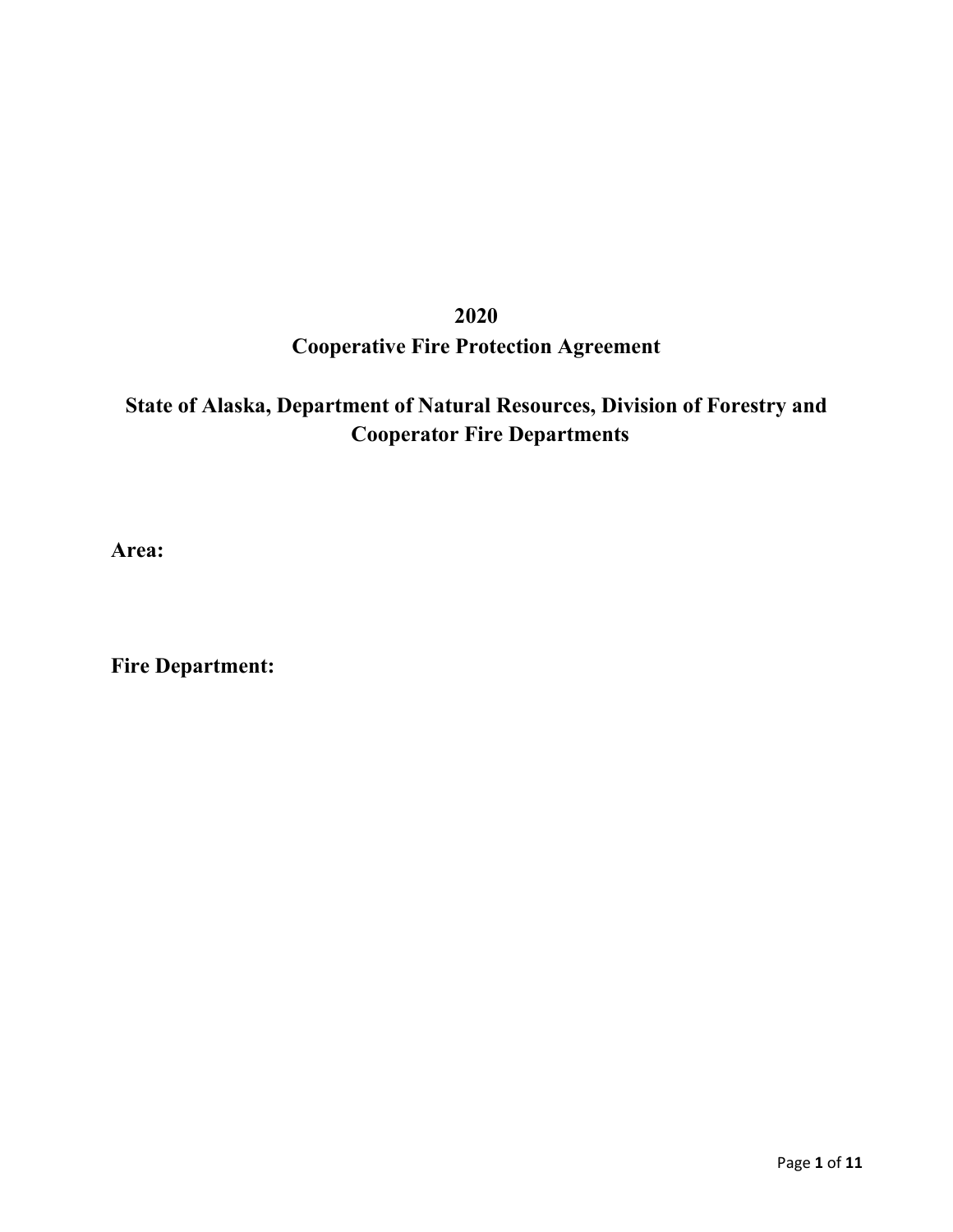# **Components**

- **1. Recitals**
- **2. Scope**
- **3. Definitions**
- **4. Appropriate Response**
- **5. Non-Suppression Activities**
- **6. Command of Incident**
- **7. Rates, Billing and Status of Employees and Apparatus**
- **8. Backfill Reimbursement**
- **9. Travel, Meals and Lodging**
- **10. Refurb/Rehab**
- **11. Mutual Aid**
- **12. Automatic Aid**
- **13. Worker's Compensation**
- **14. Liability Insurance**
- **15. Fire Stores/Equipment Guidelines**
- **16. Land Use and Facility Agreements**
- **17. Training Standards**
- **18. Investigation and Prevention**
- **19. Annual Operating Plan (AOP)**
- **20. Notification**
- **21. Parties Responsible for their own Acts.**
- **22. Permits and Laws**
- **23. Non‐Waiver**
- **24. Review and Modifications**
- **25. Fair Intent**
- **26. Agreement Effective Date and Termination**
- **27. Workplace Conduct**
- **28. Indemnification**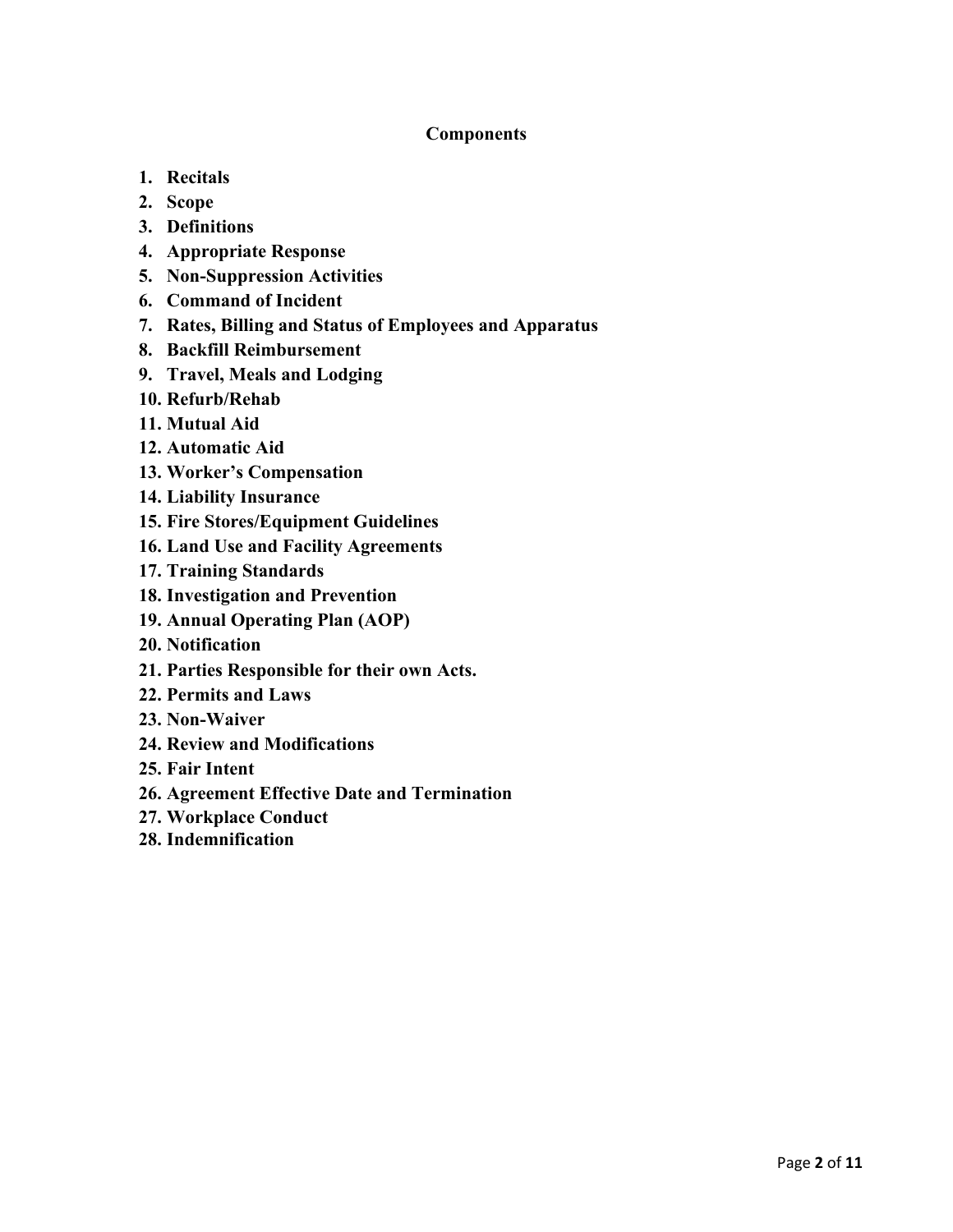# **1. Recitals**

It is the intent of AS 41.15.010 that the Alaska Division of Forestry (Forestry) provide protection from wildland fire and other destructive agents, commensurate with the values at risk, on land that is owned privately, by the state, or by a municipality. It is also recognized by the fire department (Cooperator) that an obligation exists to provide protection to life and property from fires within their area of responsibility, subject to available resources, funding, and personnel. Therefore, it is to the mutual advantage of the Cooperator and Forestry to coordinate efforts in the prevention, detection, and suppression of wildland fires.

# **2. Scope**

This agreement outlines the roles and responsibilities for cooperating Fire Departments (FD) when responding to and suppressing Wildland/Urban Interface fires.

# **3. Definitions**

**Annual Operating Plan (AOP):** Negotiated annually between the FD and Forestry to define operational details: Rate Tables, Required Equipment, Training, Documentation and Administrative responsibilities. The local Area Forester or designee signs the AOP for the Division of Forestry. The AOP may be different for each fire department due to department policy, city ordinance or union contract.

**Automatic Aid:** The assistance that is dispatched automatically by contract or agreement between two fire departments, communities or fire districts.

**Back Fill:** When the FD is required to supply a firefighter at their station to comply with Fire Department policy, municipal ordinance, or union contract. Forestry will reimburse backfill overtime costs only. Forestry only pays for the overtime above what the regular salary would have been for the employee(s) deployed

**Cooperator:** A structural fire department that is in good standing and certified by the State Fire Marshall. For the purpose of this document FD shall be used in all descriptors of a Cooperating Fire Department.

**Contained or Containment:** When a wildland fire has a natural barrier, dozer line, wet line, roads, scratch line, retardant line, etc. around it to keep the fire from spreading.

**Cooperative Fire Protection Agreement (CFPA):** The FD establishes a formal relationship with the Division by signing a Cooperative Fire Protection Agreement (CFPA). The agreement is signed by the fire department's Chief or governing official and sent from the Area, through the Region, to the Central Office for the State Foresters and the Department signatures. The CFPA will be the same statewide for all FD's; all cooperating fire departments will have a signed CFPA prior to hire or use of equipment.

**Custody**: When the operator/personnel remain employees of the FD's, the apparatus remains in operator/personnel custody. When the operator/personnel are hired as Emergency Fire Fighter (EFF), the apparatus remains in Forestry custody during the period of use**.** During such time, Forestry, as custodian, will exercise ordinary prudence and diligence in the use and care of the apparatus. Control of apparatus and personnel shall follow the Incident Command System.

**EERA Equipment:** Emergency Equipment Rental Agreement (EERA) Equipment includes equipment rented to Forestry that is not fire apparatus. The EERA equipment is registered into On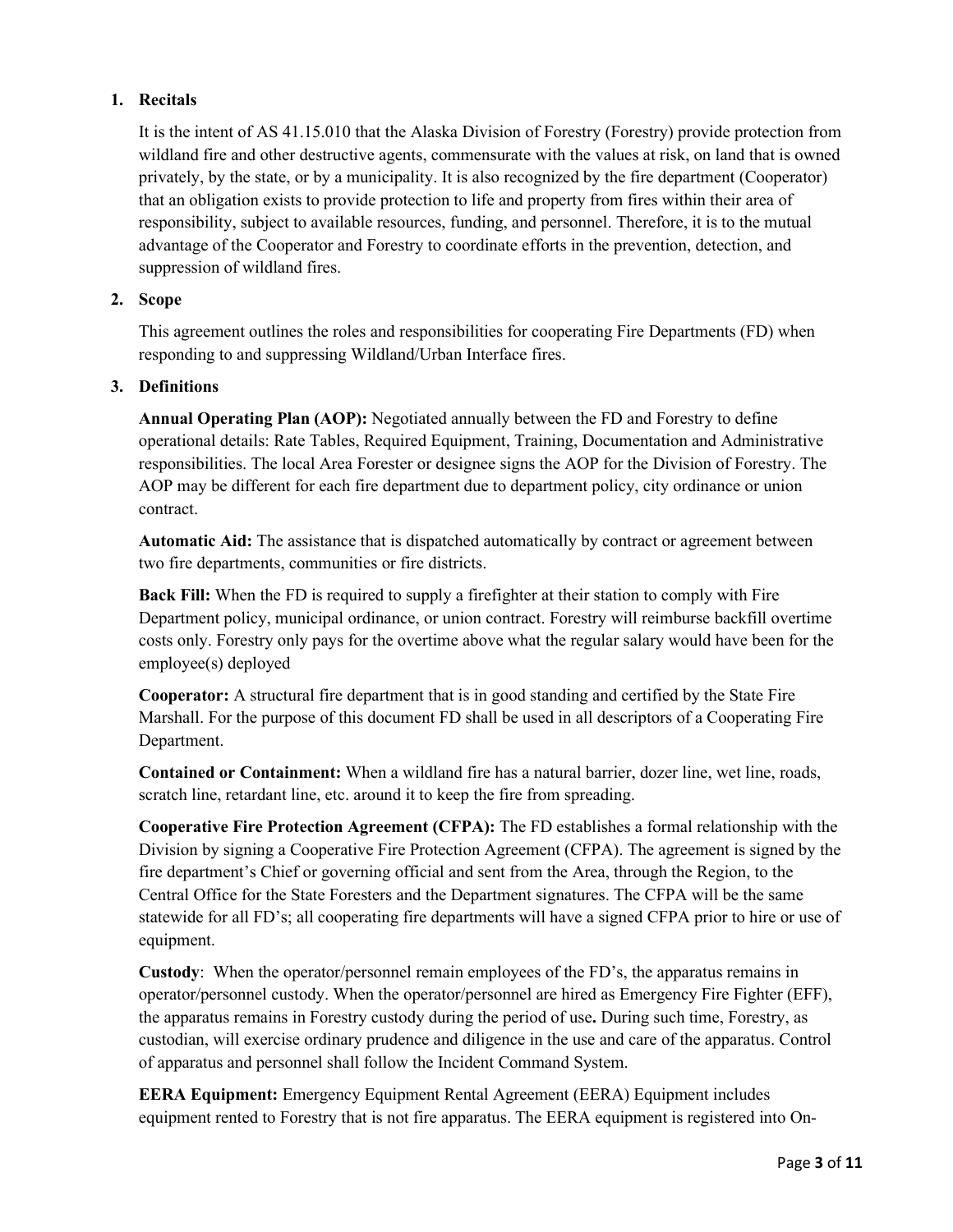Line Application System (OLAS) using Agency Suggested Rates.

**Fire Apparatus:** Fire engine, pumper, tender, tanker, brush rig, fire command vehicle, maintenance truck or such other rolling stock as it's typically used by fire departments for fire suppression purposes. Rates for Apparatus are detailed in the AOP.

**Fire Response/Service Area:** The FD's Fire Service Area or designated area where the FD has primary responsibility for fire protection. This may also include an Auto Response or Mutual Aid Response Area. Mutual Aid Response Area also includes DNR Forestry local Area of responsibility.

**Fire Stores:** Items as needed to complete required minimum equipment inventory or Nominal Unit Supply (NUS) as specified in AOP.

**Incident Command System:** An emergency response management system defined by the National Incident Management System (NIMS), and endorsed by the Governor of Alaska via Administrative Order 170.

**Incident Business Management Handbook**: The AIBMH applies existing State of Alaska administrative, contracting, and financial regulations and Department procedures within the framework of fire business management operations. Chapter 7 of the AIBMH, Cooperator Fire Departments, addresses FD apparatus; this is a separate compartment within the OLAS, "Fire Department". Chapter 6 AIBMH, Equipment Acquisition; addresses FD non-apparatus equipment, this compartment within OLAS is "Vendors".

**Land Use and Facility Agreements:** Temporary rental of property for fire purposes. Land Use and Facility Agreements (LUA) may include, but are not limited to; potable water sources, apparatus water sources, parking facilities, land line services, meeting and training rooms and restroom facilities. LUA pre-season inspections and Letter of Agreements (LOA) are preferred over actual incident occurrence.

**Licenses and Permits and Insurance** - The FD is responsible for obtaining at their own expense, carrying a copy of, and showing proof at the time of hire all necessary licenses and permits required by state and federal law/regulation for both the apparatus and operator**/**personnel.

**Mutual Aid:** Assistance that is dispatched, upon request, by the responding fire department. Usually it is requested upon the arrival on scene but can be requested in route if circumstances dictate. Mutual aid should be defined by a signed agreement.

**OLAS**: On-line Application System is used to register, hire, and track FD fire apparatus and EERA equipment. OLAS will be used in the future for entering and tracking the CFPA's and AOPs submitted by FD's.

**Order for Service**: Upon acceptance of an order for service, either verbally or accepting a Resource Order, a binding contract between the FD and Forestry is created incorporating the terms of the CFPA and the AOP, when the apparatus or equipment passes inspection.

**Property:** Structures and other property located within a fire response area excluding forested land as defined in AS 41.15.170.

**Reporting for Service** - The FD is responsible for providing apparatus to Forestry in a good and safe operating condition and will be subject to pre-use inspection at time of hire. If, in the determination of Forestry, the apparatus is not in good, safe operating condition based upon the manufacturer's general safety specifications when it arrives for work, Forestry may reject it. If equipment is rejected, Forestry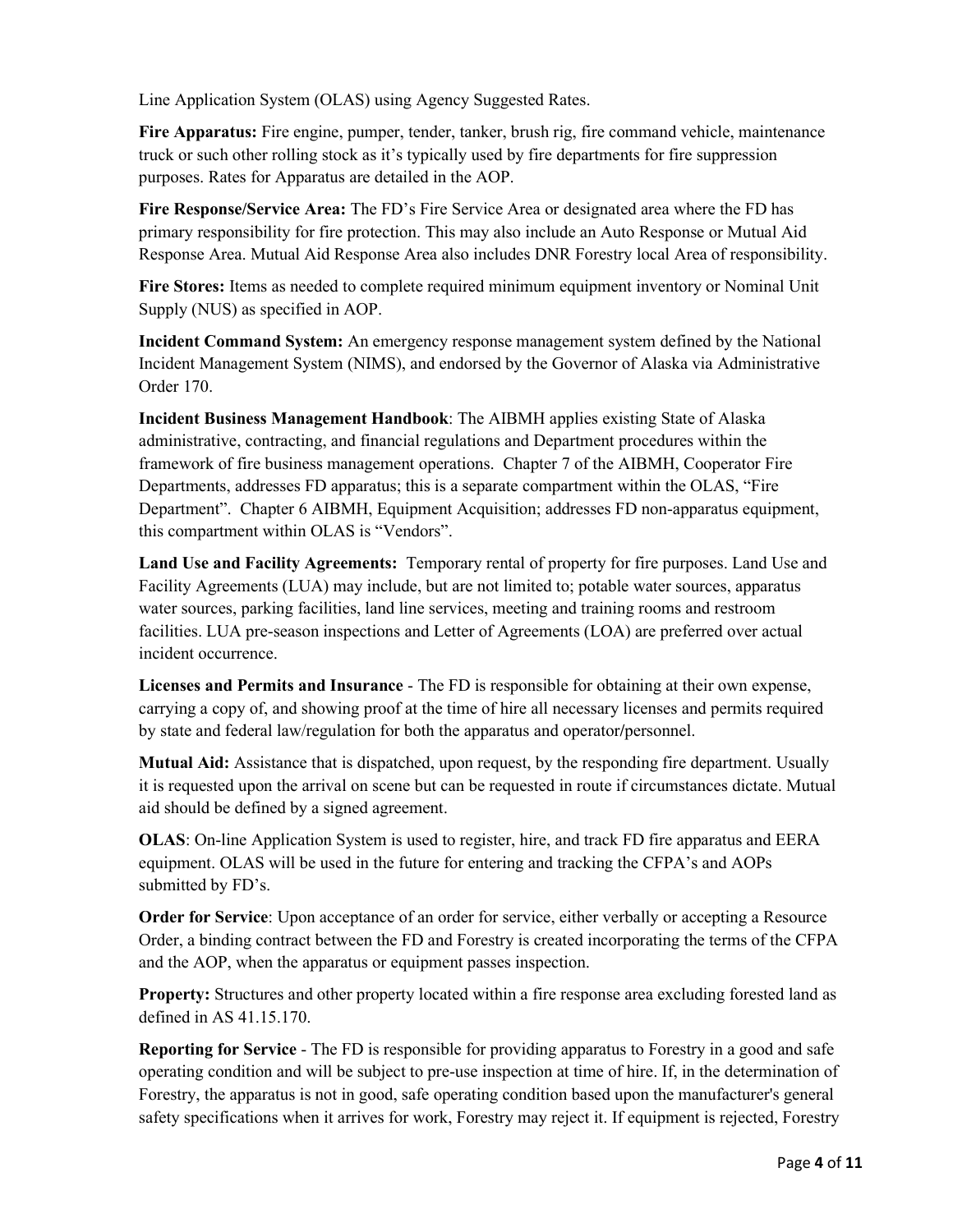will not pay any costs, including transportation costs. The operator/personnel shall keep a copy of the CFPA and AOP documents with the apparatus.

**Termination of Order for Service** - There is no guaranteed length of hire under any order for service. Forestry may terminate an order for service when it is determined by Forestry that the apparatus is no longer needed. When the order for service is terminated, Forestry shall be liable only for payments in accordance with payment provisions of this contract for services rendered prior to the effective date and time of termination. In the event the FD requires return of apparatus, the FD shall notify Forestry, and the equipment shall be released within eight hours or at the beginning of the next operational period.

**Wildland Fire**: Uncontrolled burning of grass, brush, timber and other natural vegetative material. Any non-structure fire that occurs in vegetation or natural fuels. Wildland fire includes prescribed fire and wildfire.

# **4. Appropriate Response**

# **Standard/Initial Response:**

A response that a FD undertakes in order to meet its general obligation to protect life and property from fires within its Primary Fire Response/Service Area. A Response in a wildland fire begins at the time of notification and ends when the fire has been contained as determined by the Unified Command and no longer poses a threat to life and property. Unless agreed upon by Forestry Fire Management Officer (FMO) and the FD's Fire Chief, Forestry is not responsible for FD costs. By mutual agreement when *containment* has been reached **if** FD apparatus are requested by Forestry to remain on incident to support Forestry operations, Forestry Dispatch will be notified and Resource Orders for all FD apparatus, personnel and equipment shall be created.

#### **Discretionary Response:**

Within the FD Primary Response Area: a response that occurs after a fire has been *contained* and Forestry assumes single command of a wildland fire and requests that the FD remain on scene. Forestry is responsible for FD costs. Resource Orders for all FD apparatus, personnel and equipment shall be created.

Outside of the FD Primary Response Area: a response to a wildland fire at the request of Forestry to a wildland fire outside a FD's Primary Fire Response/*Service* Area. Forestry is responsible for FD costs. Resource Orders for all FD apparatus, personnel and equipment shall be created, apparatus and equipment shall pass inspection prior to start of service.

**Unified Command**: A method for all agencies or individuals who have jurisdictional responsibility and in some case those who have functional responsibility at an incident to contribute to:

- Determining overall objectives for the incident
- Selection of a strategy to achieve the objectives
- Joint command of the incident for the first shift during initial attack

#### **5. Non-Suppression Activities**

#### **Prescribed fire (RX) and other fire management projects:**

Under the direction of Forestry, the AOP may be used for procuring personnel and equipment for other fire management activities such as fuels mitigation and RX projects, inside and outside the FD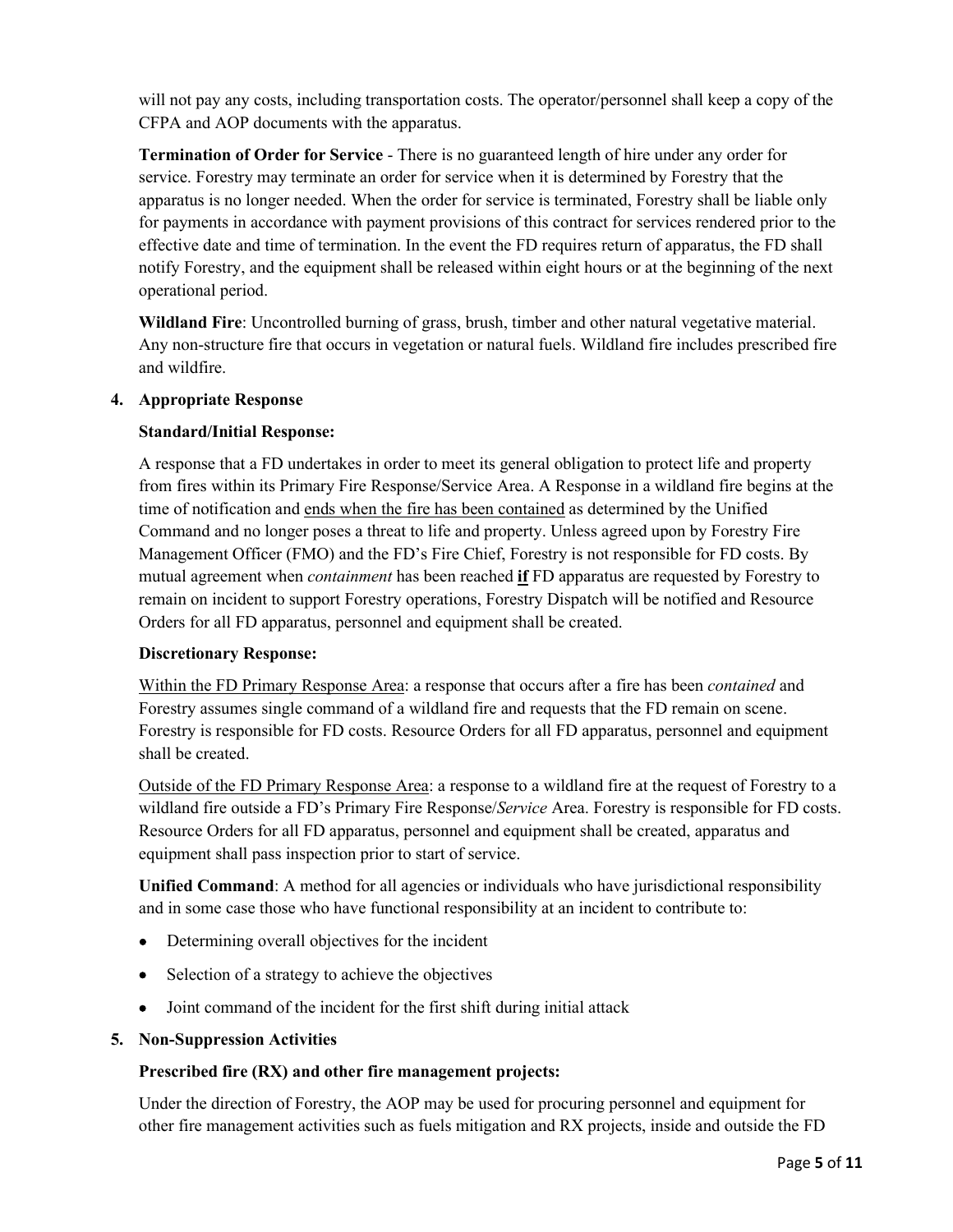jurisdictional area. Project work conducted for federal agencies must be performed under the conditions of agreements specific to their agency specific procurement requirements.

# **All Risk Assignments:**

It is common for wildland fire resources to assist with non-fire incidents. When requested under the authority of the Stafford Act, it is possible for Alaska state and FD resources to assist with these incidents. All such incidents must be handled on a case-by-case basis. FD's should check with the local Division of Forestry (DOF) Area Office, Forester or FMO prior to accepting all risk assignments under the CFPA and AOP agreements.

# **6. Command of Incident**

**Standard/Initial Response:** The first responder on‐scene shall assume functional command of the incident until the arrival of other responders, after which a Unified Command may be established.

**Extended Response:** By mutual agreement between Forestry and FD's, Forestry will assume single command of the incident once a fire escapes initial attack or is contained. Forestry is fiscally responsible for costs incurred suppressing the wildland fire during extended attack and mop‐up when Forestry is in command.

# **7. Rates, Billing and Status of Employees and Apparatus**

- All FD apparatus and EERA equipment will be registered in OLAS. Rate tables for FD apparatus are available in the AOP; for other FD equipment rates review Chapter 6 of the AIBMH..
- Apparatus may be hired unstaffed (apparatus only), Staffed or a mix of FD and Department of Natural Resources (DNR) personnel or staffed by all DNR personnel.
- Rate tables are reviewed annually by DNR.
- The Area Forester or designee has the authority to correct or change the invoice in case of accounting errors or needed additions or subtractions from invoice, or if the FD chose the improper category, type, class or rate in OLAS.
- Billing for fire personnel that will remain FD employees (not EFF) needs to be communicated during the resource ordering process and documented on the Resource Order (RO) prior to hire. During the time of hire FD employee names and position on the apparatus will be documented and manifested.
- Hourly Rates for FD staff by position only, will be established when the AOP is signed. FD's will provide a position qualification list with hourly rates to Forestry. No private information will be included in this list. This list will be used for cross reference at the time of invoice, for FD employee name, position on apparatus and hourly rate.
- If FD personnel will be hired as EFF this needs to be communicated during the resource ordering process and documented in the Resource Ordering and Status System (ROSS) program prior to hire. EFF personnel will get individual resource orders. Rates will be established EFF rates based on position being filled.
- Personnel changes or crew swaps during assignments will be communicated through the home area fire dispatch, regardless of hiring method or management level of fire or location of fire.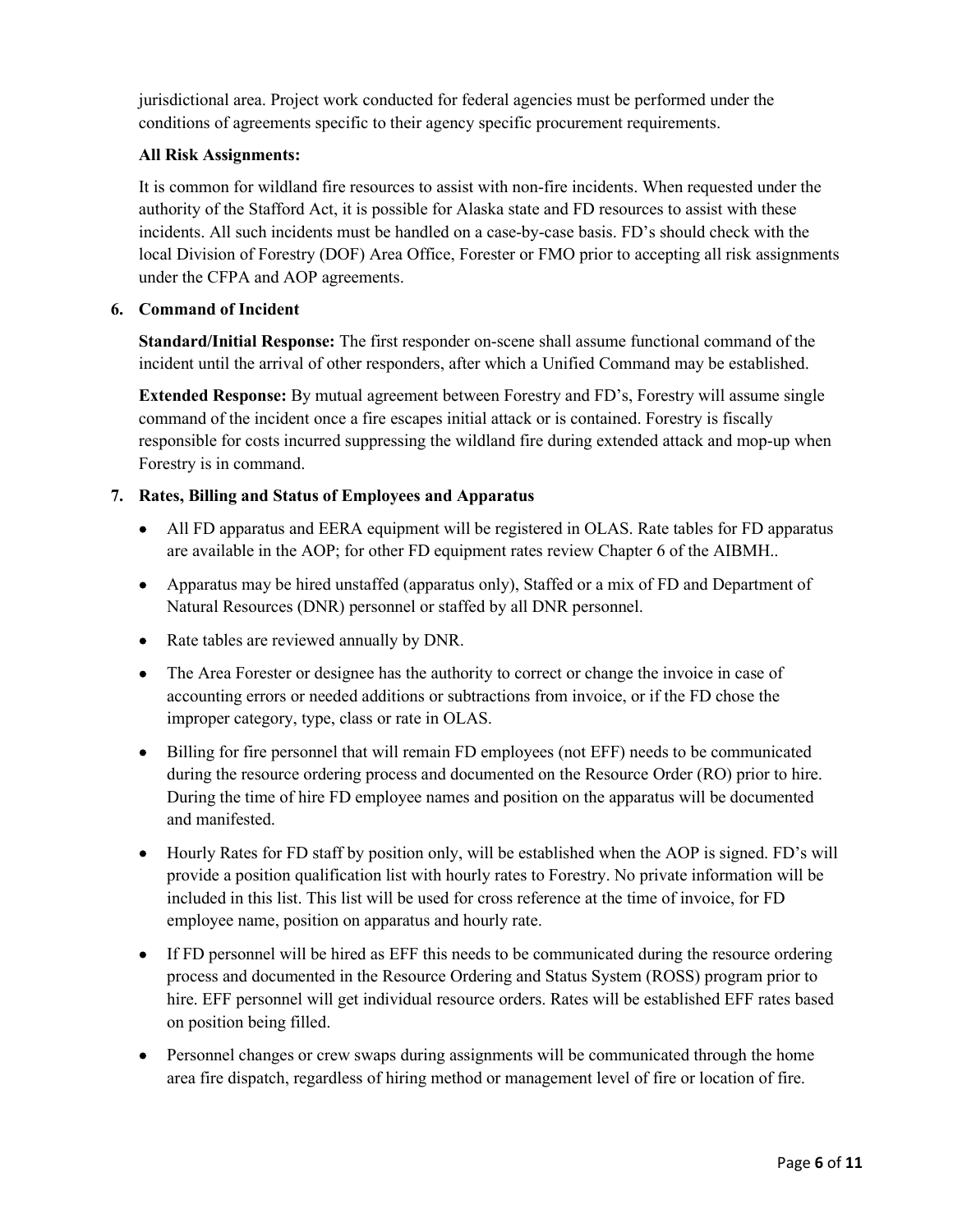- In the event where an AOP has not been signed by Forestry, rates paid for apparatus will not exceed the latest version of the rates listed in the AOP.
- State of Alaska, Division of Forestry employees remain employees of the State whether they work under FD or Forestry command. FD personnel if hired by Forestry as EFF, will become Forestry employee(s), and are subject to the Conditions of Hire for EFF established in the latest version of the Alaska Emergency Firefighter Type 2 Crew Management Guide and the Alaska Single Resource AD/EFF Casual Hire Guide.

# **8. Backfill Reimbursement**

Forestry will reimburse backfill overtime costs only. Forestry only pays for the overtime above what the regular salary would have been for the employee(s) deployed. Backfill reimbursement will be approved only when the FD is required to supply a firefighter at their station to comply with Fire Department policy, municipal ordinance, or union contract.

- Backfill reimbursement costs will be billed and segregated from the deployed personnel.
- Rates for backfill reimbursement should be attached as an addendum to this document.

# **9. Travel, Meals and Lodging**

Travel time between the point of hire and the incident is reimbursable, if the incident is outside of a 50-mile radius of FD service area and authorization for per diem and travel is documented on Resource Order. Forestry will either pay per diem at established State of Alaska, Forestry rates or provide meals and lodging for FD employees on assignment away from their Primary Fire Response Service Area.

#### **10. Refurb/Rehab**

With the local Area Forester or Fire Management Officer (FMO) approval, FD's are allowed up to 4 hours of refurb for an assignment less than or up to 10 days and up to 8 hours of refurb for an assignment longer than 10 days for refurb and rehab of their equipment.

- **11. Mutual Aid** resources requested for a mutual aid request must be pre‐approved by Forestry to be eligible for reimbursement.
- **12. Automatic Aid** resources will not be reimbursed unless otherwise requested by Forestry as outlined in their AOP.

#### **13. Worker's Compensation**

The FD's and Forestry are responsible for Worker's Compensation for their own personnel.

#### **14. Liability Insurance**

The FD's and Forestry are responsible for their own liability insurance coverage.

#### **15. Fire Stores/Equipment Guidelines**

Upon discretionary assignment outside the Fire Response/Service Area, Forestry will issue to the FD fire stores as needed to complete the required minimum equipment inventory as specified in AOP. The FD will maintain the fire equipment issued under this Agreement in an operable condition. Issued equipment will be returned to the issuing Forestry Office upon completion of the assignment. Forestry will not hold the FD accountable for consumable fire supplies. Upon return from fire assignment all stores items will be returned to the local Area Forestry Warehouse.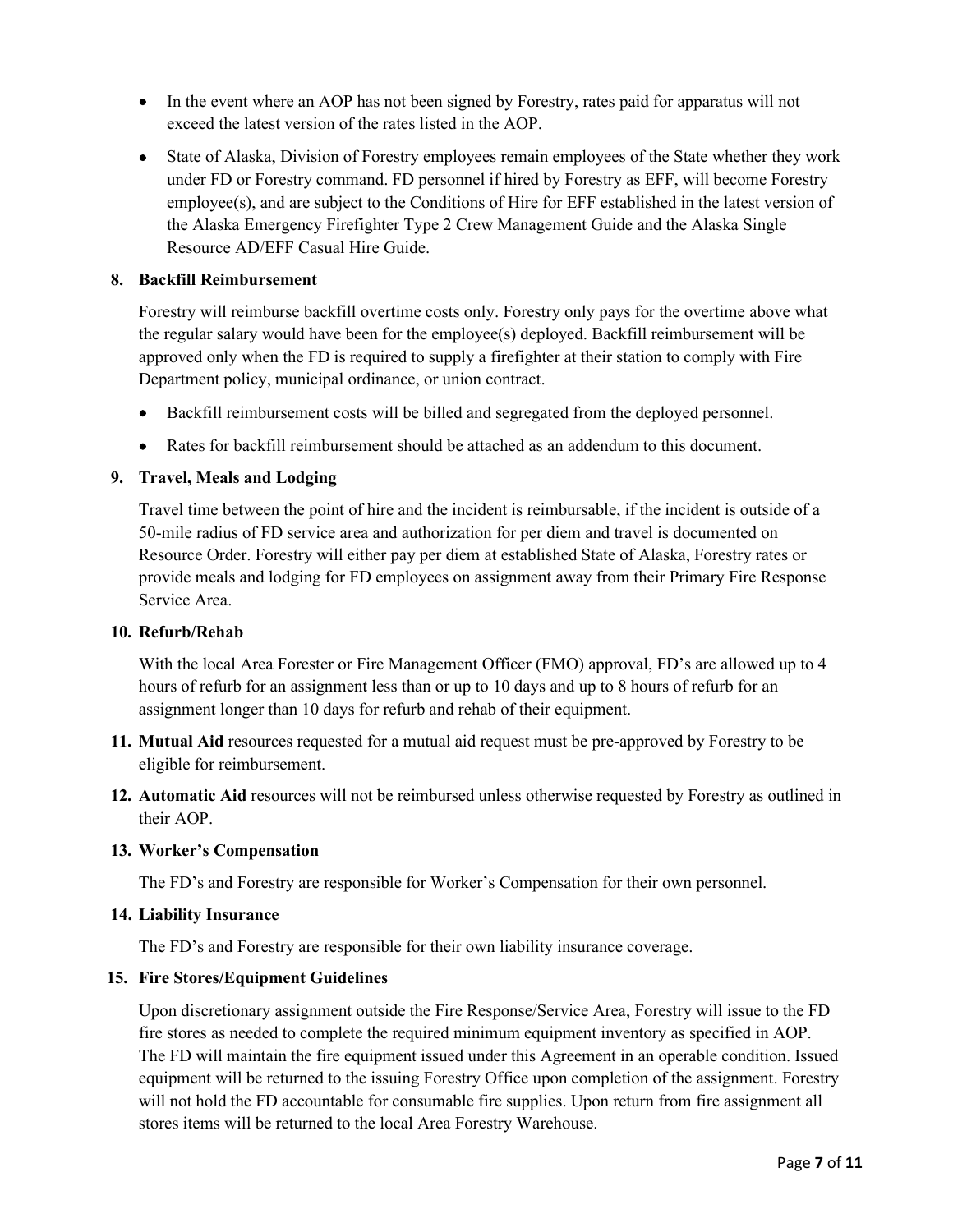If non‐consumable fire stores become broken, or otherwise unusable, the FD will return the damaged item, along with a statement (or appropriate forms) of how the item was damaged, to Forestry for repair or replacement. If an item becomes lost or damaged as a result of negligence by the FD, the FD will be liable for replacement.

# **16. Land Use and Facility Agreements**

Temporary rental of property for fire purposes requires the same degree of good business judgment, including reasonable price determinations, as any other procurement action. In making the determinations as to price fairness, consideration should be given, but not limited, to the following items:

- Fair market rental rates for the property in the area
- Costs to the property owner, loss of rental fees from other sources, disruption of business
- Alterations needed and who will make them in a written scope of work
- Impacts on the property
- Costs of restoration, and who will do the restoration work
- Duration of the rental, (emphasis should be on weekly or monthly rates), with a limit on total costs

Pre-inspection and post-inspection shall be made of the premises using the forms found in the Forms section of the AIBMH, Chapter 16. The inspections can be documented on separate inspection documents if additional details or information are needed. Pre- and post-inspection photographs are required showing where actual damages occur that may result in a claim. Pre- and post-inspections shall note all improvements and conditions, including items such as fences, buildings, wells, cisterns, road conditions, etc.

Further information can be found in the AIBMH, Chapter 16, Land/Facilities Acquisition.

#### **17. Training Standards**

When responding outside its Fire Response/Service Area, all FD employees will be National Wildfire Coordinating Group (NWCG) certified at a minimum of Wildland Firefighter 2, which includes an annual fire line refresher Training and Work Capacity Test. All personnel hired as EFF by Forestry must meet established NWCG physical fitness and training standards for the position hired. Forestry may provide wildfire training material to the FD upon request. Training funds may be available through the Volunteer Fire Assistance (VFA) grants program. For further information see AOP.

#### **18. Investigation and Prevention**

See AOP for Investigation and Prevention policy and procedures.

# **19. Annual Operating Plan (AOP)**

As soon as practical after this Agreement is executed and prior to March  $15<sup>th</sup>$ , then annually thereafter, the FD and the State Forester or his designee shall meet to negotiate an AOP. The subject matter of the AOP shall define the necessary operational details. At a minimum, the AOP should include mobilization procedures; approved rates; staffing; a map or description of response area; training and qualifications; contact information; education, prevention, investigation, and coordination procedures; and radio frequencies (communication coordination).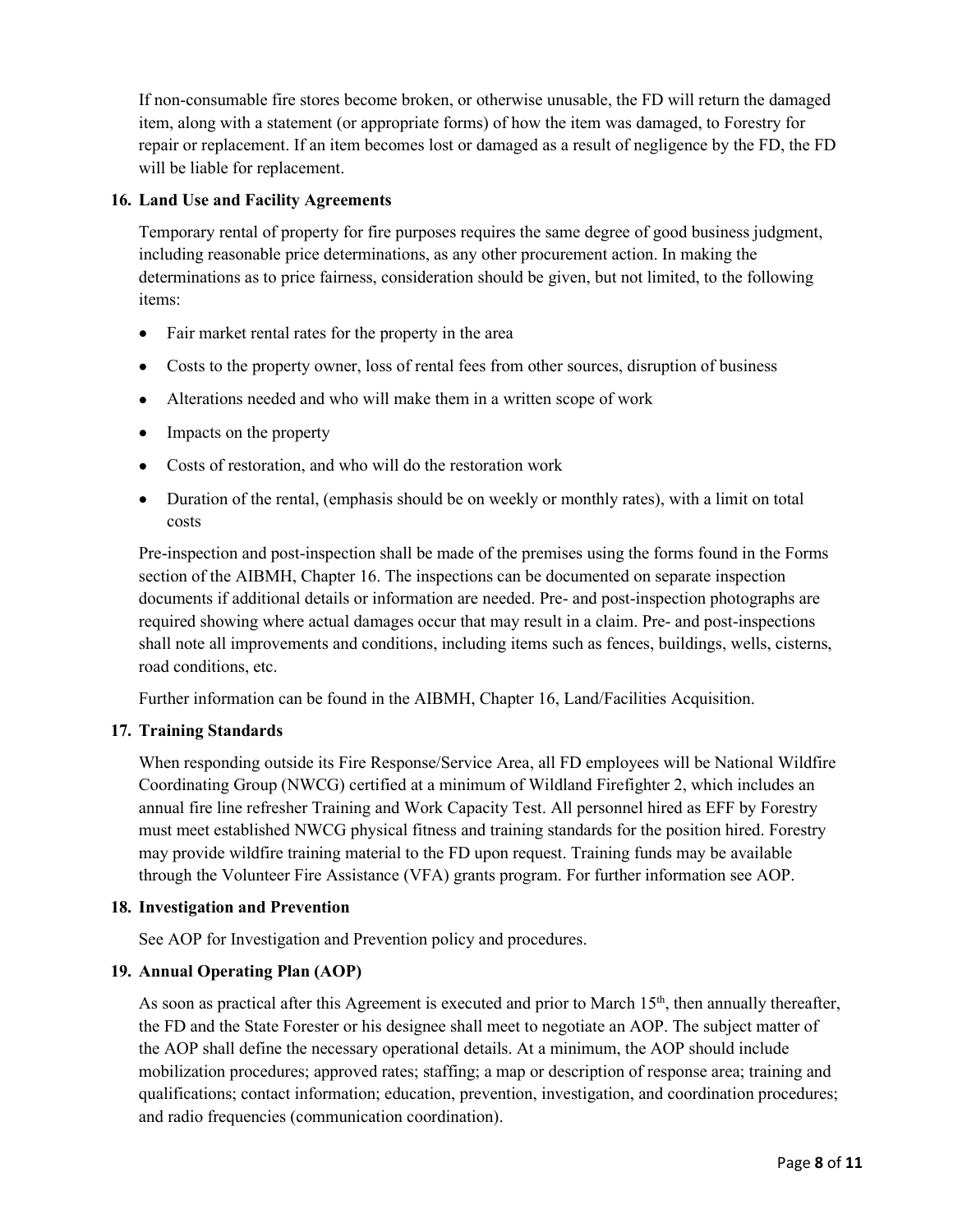#### **20. Notification**

Notification procedures are outlined in the AOP.

#### **21. Parties Responsible for their own Acts**

FD and Forestry each agree that it will be responsible for its own acts and the results thereof, and that neither shall be responsible for the acts of the other. FD and Forestry each assumes its own risk and liabilities resulting from its acts under this Agreement.

#### **22. Permits and Laws**

The parties shall acquire and maintain in good standing all permits, licenses, and other entitlement necessary to the performance under this Agreement. All actions taken by the parties under this Agreement shall comply with all applicable laws, statues, ordinances, rules and regulations.

#### **23. Non‐Waiver**

The failure of the FD or Forestry at any time to enforce a provision of this Agreement shall in no way constitute a waiver of any provision in this Agreement, nor shall it in any way affect the validity of this Agreement.

#### **24. Review and Modifications**

Forestry and FD agree to review this Agreement at least every five (5) years, but, Forestry and FD may agree to modifications to this agreement at any time. All modifications to the Agreement shall be incorporated by written amendments to this Agreement and signed by Division of Natural Resources and FD prior to becoming effective.

#### **25. Fair Intent**

This Agreement has been jointly drafted by the parties following negotiations between them. It shall be construed according to the fair intent of the language as a whole and not for or against any party.

#### **26. Agreement Effective Date and Termination**

This Agreement supersedes all other versions of this document. This agreement is effective as of the date of most recent signature and remains in effect until terminated in writing. Either party may terminate this Agreement at any time by giving written notice to the other party at least thirty (30) days before the effective date of such termination.

- **• The CFPA is valid for 5 years after signing. Every 5 years the agreement will be reviewed and resigned.**
- **• The AOP is valid for 1 year. Every year it shall be reviewed and resigned.**

#### **27. Workplace Conduct**

*The State of Alaska is an equal opportunity employer and does not discriminate in employment on the basis of race, color, religion, sex, national origin, age, disability, marital status, changes in marital status, pregnancy, and parenthood.* This includes behavior such as making threats, abusive language, slurs, unwelcome jokes, teasing and other such verbal or physical conduct. Creating a hostile work environment will not be condoned. This includes verbal or physical conduct of a sexual nature, making unwelcome sexual advances or requests for sexual favors, and unreasonably interfering with the work of others.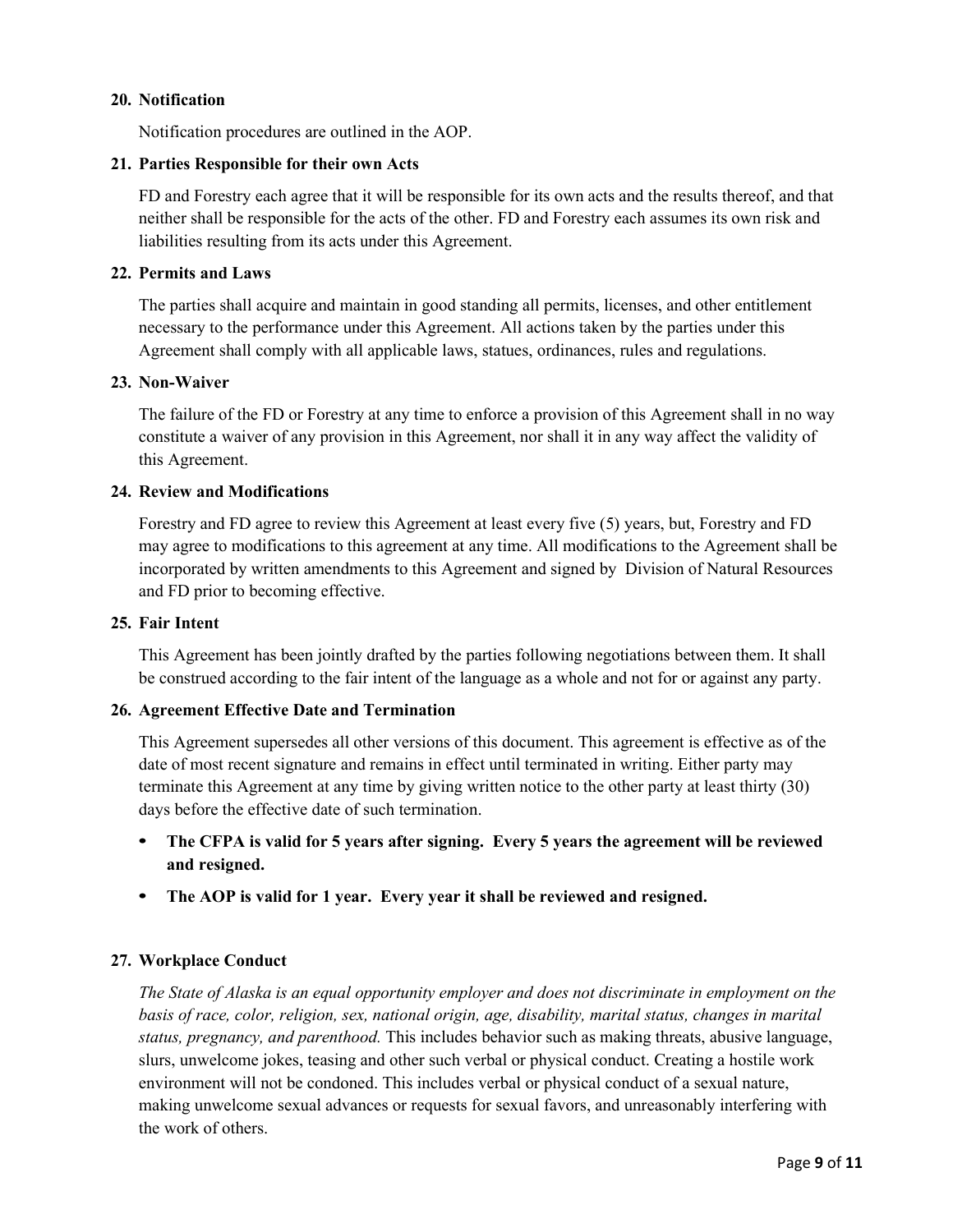#### **28. Indemnification**

The Cooperator Fire Departments shall indemnify, hold harmless, and defend the Department of Natural Resources from and against any claim of, or liability for error, omission or negligent act of the Cooperator Fire Departments under this agreement. The Cooperator Fire Departments shall not be required to indemnify the Department of Natural Resources for a claim of, or liability for, the independent negligence of the Department of Natural Resources. If there is a claim of, or liability for, the joint negligent error or omission of the Cooperator Fire Departments and the independent negligence of the Department of Natural Resources, the indemnification and hold harmless obligation shall be apportioned on a comparative fault basis. "Cooperator Fire Departments" and "Department of Natural Resources", as used within this article, include the employees, agents and other contractors who are directly responsible, respectively, to each. The term "independent negligence" is negligence other than in the Department of Natural Resources selection, administration, monitoring, or controlling of the Cooperator Fire Departments and in approving or accepting the Cooperator Fire Departments work.